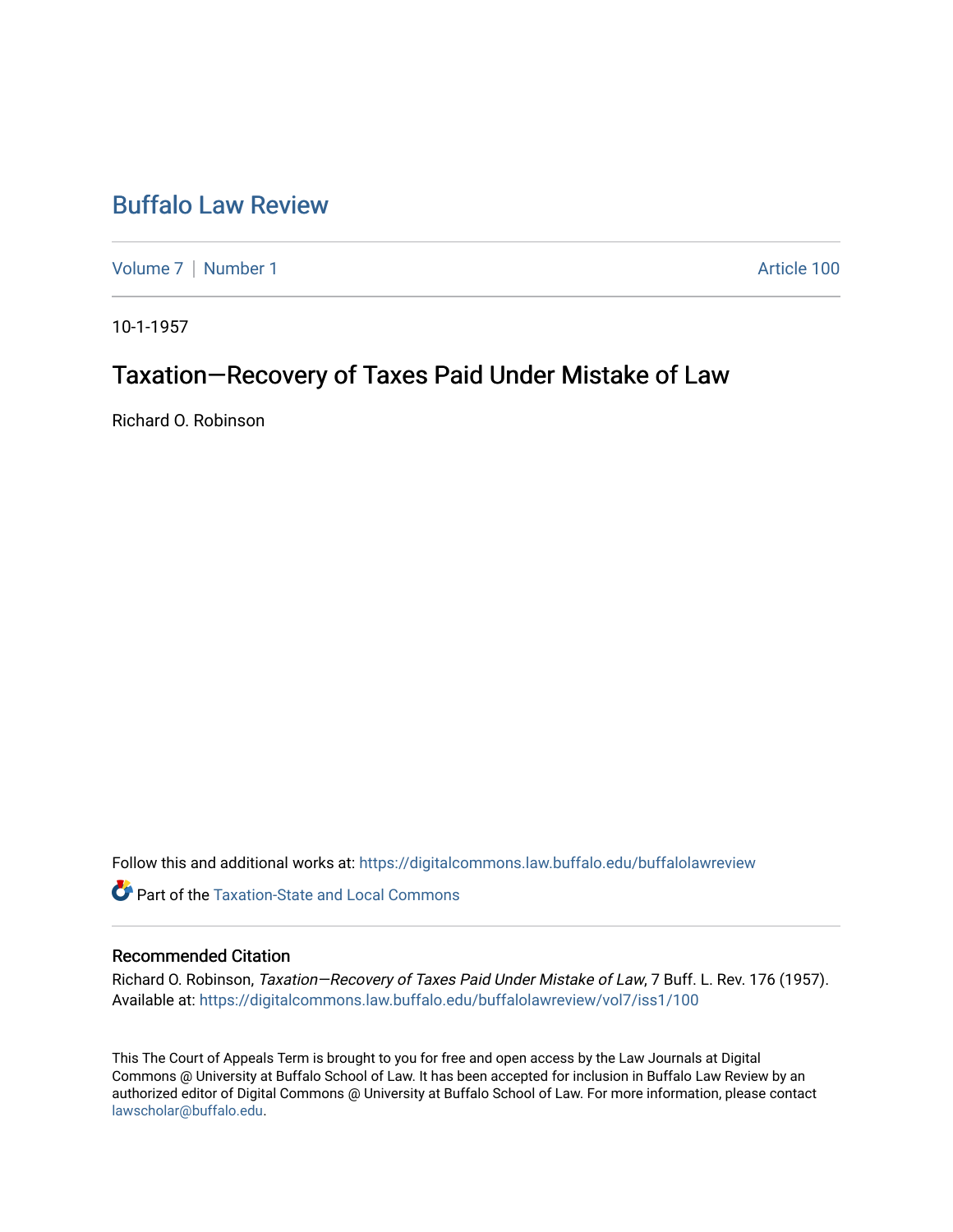### *BUFFALO LAW REVIEW*

Petitioner in *New Yorker v. Gerosa<sup>44</sup>* was unable to factually distinguish the *Western Livestock* decision, and the dismissal of its claim was affirmed. The only reasonable basis for distinction would be the fact that one of the reasons for the decision in the *Western Livestock* case was that a tax on the taxpayer's activity could not be levied elsewhere.<sup>45</sup> In the instant case, the Court, in accepting the finding of the Comptroller of New York City, admitted that the gross receipts could in part be subjected to taxation elsewhere. This is evidenced by the fact that the tax here involved was imposed on advertising receipts, less those received from the Chicago branch office of the petitioner.<sup>46</sup> Nevertheless, this is not to admit that the sale of advertising is now considered in New York as interstate commerce, but rather a recognition that petitioner carried on local activity in two separate cities located in different states, and that each city could properly tax the amount of gross receipts allocable to advertising activity within that particular city. The Court correctly rejected the attempts of petitioner to recover the funds paid, and maintained the position found acceptable to the Supreme Court where advertising receipts are involved. The sale of advertising space, and the receipt of advertising receipts is a purely local activity, subject to a municipal tax on said receipts.

#### Recovery **Of** Taxes Paid Under Mistake **Of** Law

Despite the statutory admonition that "when relief against mistake is sought **...** relief shall not be denied merely because the mistake is one of law rather than fact,"<sup>47</sup> Lord Ellenborough's famous dictum in *Bilbie v. Lumley*<sup>48</sup> still influences New York law.

Without statutory provision to the contrary, taxes cannot be recovered unless paid under protest or involuntarily.<sup>49</sup> Payments under mistake of fact has long been classed as involuntary<sup>50</sup> but no relief has been given for mistake of law,<sup>51</sup> often for little more reason than that given by Lord Ellenborough.<sup>52</sup>

49. Adrico Realty Corp. v. New York, 250 N.Y. 29, 164 N.E. 732 (1928).

50. Mutual Life Insurance Co. v. New York, 144 N.Y. 494, 39 N.E. **386 (1895);** Brooklyn, Q. **C.** & **S.** R. Co. v. New York. 224 App. Div. 659, 229 N.Y. Supp. 9 (2d Dep't 1928), *af'd,* 250 N.Y. 542, **166 N.E. 317** (1929). **51.** Sanford v. New York, 33 Barb. 147 (N.Y. **1860);** New York v. New Ro-

chelle, 36 N.Y. Supp. 211 (2d Dep't 1895). 52. *Cf.* Adrico Realty Corp. v. New York, *supra* note 49, per Crane, **J.:**

**52.** *Cf.* Adrico Realty Corp. v. New York, supra note 49, per Crane, J.:<br>
... [The taxpayer] ... may be charged with a knowledge of the law, but not with knowledge of those facts which, being disputed, must ultimately be decided **by** a court,

<sup>44.</sup> *Supra,* note 41.

<sup>45.</sup> See note 42 *supra,* at 260. 46. 3 N.Y.2d at 471, 165 N.Y.S2d at 471.

<sup>47.</sup> N.Y. Civ. PAc. Acr §112-f.

<sup>48. 2</sup> East 469, 102 Eng. Rep. 248 (1802), wherein Lord Ellenborough said: **...** (E]very man must be taken to be cognizant of the law; otherwise there is no saying to what extent the excuse of ignorance might not be carried.